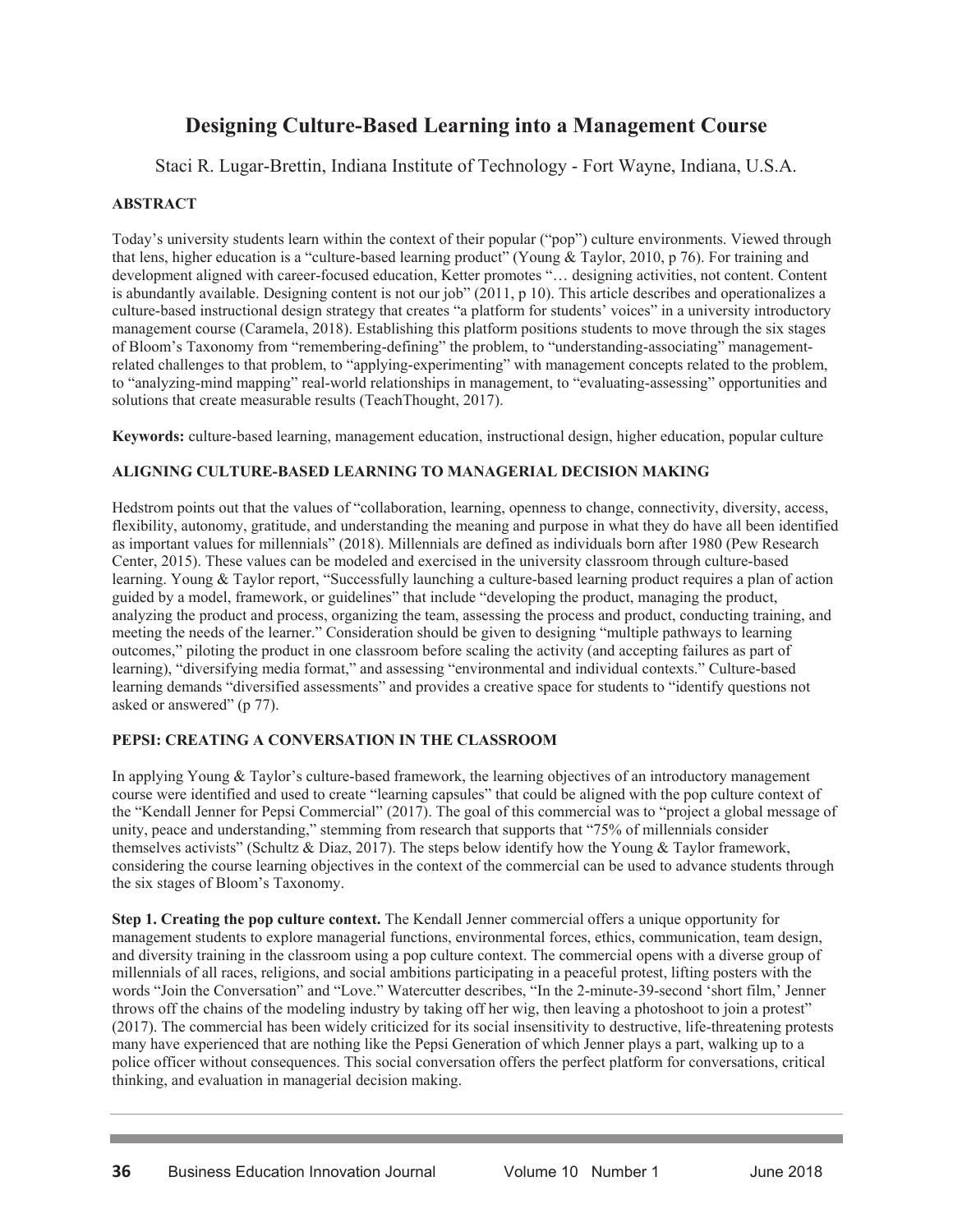**Step 2. Developing the product.** In an introductory management course, students need to develop a body of knowledge or inventory of management concepts that they will apply at higher levels throughout their degrees. This phase requires that the professor allow students to watch the commercial as many times as necessary (once as a united class and then on their devices). The goal is for students to remember the feelings and influences the commercial created in their minds and hearts, and to allow students to define the managerial problems or dilemmas created. Because research shows that millennials are value-based in their decision making, the professor should expect that millennials will conduct research on reviews of the commercial on social media to align their values with those expressed by their role models (which is what they also do as consumers for whom the commercial was designed). Once students have worked through the "remembering-defining" the problem stage, the professor should advance the students to the "understanding-associating" stage to discuss how the managerial functions of planning, leading, organizing, and controlling were used to create the commercial. As a prompt, the professor could ask the students to evaluate the commercial based on how managers planned and defined the objective of the commercial, to describe how the managers organized its development in phases (using key transitions in the video as hints), to outline how the managers created a budget for the project, and to define how the managers measured the success based on social media feedback. Students may not be able to uncover research to answer each question, which will engage them in critical thinking as to the ways in which managers could have conducted the planning, leading, organizing, and controlling for the project.

**Step 3. Managing the product.** This phase requires students to present how environmental forces influence managerial planning. The goal of this stage of the activity is for students to "apply-experiment" with tools that managers could use to assess the external sources driving a project's success or failure, using the commercial as the context. As a prompt, the professor should remind the students to recall the commercial's objective as they defined it, and to identify tools that students could use to "explore-define" the various stakeholders and to benchmark competitive commercials designed to express the power of the millennial generation in affecting change through product and social choices. The professor should provide an overview of the balanced scorecard as a management tool and allow students to be creative in how they identify Pepsi Co.'s expected financial, internal, learning and growth, and customer goals related to the Kendall Jenner project. Students should be encouraged to explore Pepsi Co.'s 2017 annual report for its year in review, media highlights, its global brand character, its diversity philosophy, and its initiatives around the world to improve the lives of women and minorities. Additional resources could include advertising practitioner resources, financial and social analysts' websites, and annual reports of leading consumer products companies including, but not limited to, foods and lifestyle brands.

**Step 4. Analyzing the product and process.** Ethical decision making can be used when analyzing the product (here, the commercial) and the process behind its creation. At this phase, students should begin to learn about ethical frameworks across cultures to develop tools to evaluate the importance of values in individual and organizational decision making. The professor should provide an overview of key tools used to evaluate culture, including Hofstede Insights' models of "power distance, individualism, masculinity, uncertainty avoidance, long-term orientation, and indulgence" (2018). It is in this stage that students "analyze" and "mind-map" relationships between culture, ethics, and values in managerial decision making. Students could research the role of ethics in relating culture to managerial outcomes, as advertising managers would need to do in establishing which cultures would most likely be open-minded to a consumer strategy based on social activism.

**Step 5. Assessing the process and product.** This phase relates the principles of effective communication in its many forms to the values and behaviors expressed in the commercial, including a discussion of the intended meaning, the communication channels, and the perceived meaning reported by specific groups that have selfidentified as champions and critics of that expression in social and mainstream media. Students should be encouraged to discuss the advantages and disadvantages of social media permanence, and the importance of testing communications with representative groups before launching a company communication in media. As a prompt, the professor could ask students to reach out to diverse groups of non-management students to generate their feedback on the commercial, and then students could develop a response that would "explain events that are important but have not been explained, dispel uncertainties by providing facts, and work to establish open communications and trust over time" as if they represented Pepsi Co. (Bateman, Snell, & Konopaske, 2017). Students should be encouraged to research how advertising agencies develop communication strategies, to design what they believe would be a more effective communication strategy, and to address how managers within the Pepsi Co. organization could have mitigated the threat of miscommunication in the commercial. Consideration should be given to exploring effective communication strategies in the variety of cultures represented in the commercial, to allow students to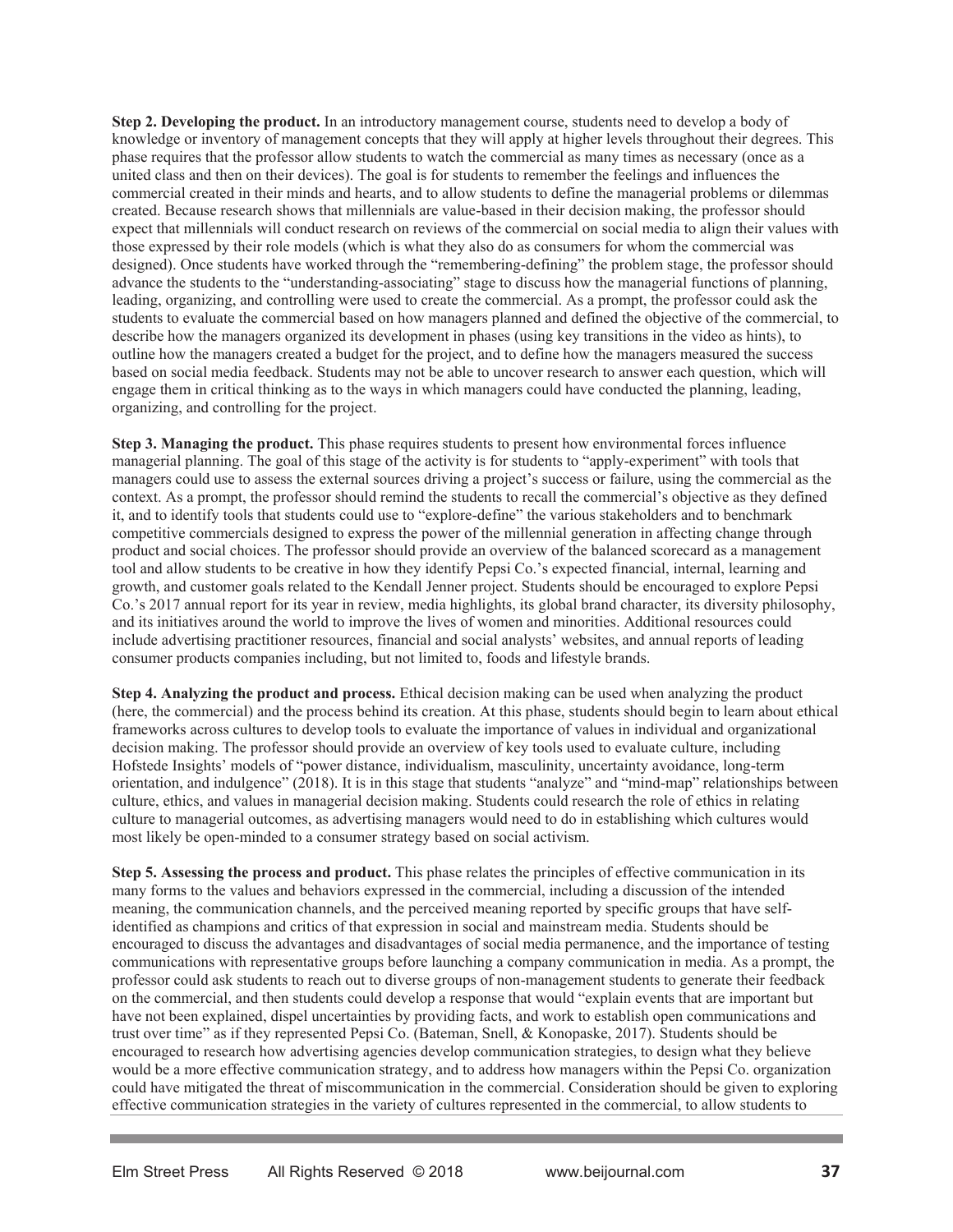learn how student-consumers in other cultures exercise their voices to affect social change (even if consumer products are not involved).

**Step 6. Organizing the team.** Students in this phase are exploring the fundamentals of organizational design and the potential benefits and pitfalls of each. Relating these management concepts to the Kendall Jenner commercial creates a dynamic network of students who are involved in discussing how Pepsi Co.'s creative team leveraged information sharing, idea generation, cross-functional teams, and organizational resources to develop the project. As a prompt, the professor could present the Pepsi Co. organizational chart and explain the role of mechanistic and organic designs in creating cohesiveness between self-managed teams, self-designing teams, and executive-level decision making groups. Students could be asked to design a Pepsi Co. organizational chart using an organic structure framework that articulates how communication occurs, how expertise is valued and strongly influences decision making, and how Pepsi Co. designers have used past results of advertising campaigns to think in a disciplined way about past successes and failures (Bateman et al.). At this stage, students begin to move toward "evaluating-assessing" gaps in understanding between what the commercial was designed to communicate and how the market responded, to identify where the team could have changed its organizational approach to decision making.

**Step 7. Conducting training and meeting the needs of the learner.** This is the phase in which students move beyond "evaluating-assessing" and begin to design opportunities and solutions that tie directly back to the balanced scorecard, keeping in mind that "customer intimacy" defined as "exceptional service" and "effective solutions" should be the goal of a consumer products company (Bateman et al.). At this stage, students will pull together all their work for the project and design a presentation for the class that provides training on Steps 2-6. Each student group will position itself as a consulting firm addressing Pepsi Co. following the release of the Kendall Jenner commercial. For Step 2, students present the commercial frame-by-frame and identify evidence of Pepsi Co.'s core values on diversity as expressed in the creative execution of the ad ("remembering-defining" stage). Then the students to move to the "understanding-associating" stage of Step 3 to explain how the managerial functions of planning, leading, organizing, and controlling were used to create the commercial. In Step 4, students "analyze" and "mind map" relationships between culture, ethics, and values related to managerial decision making. In Step 5, students present effective communication strategies for the variety of cultures represented in the commercial, to express how student-consumers in other cultures exercise their voices to affect social change. For Step 6, students design an organizational chart using an organic structure framework that articulates how communication occurs, how expertise is valued and strongly influences decision making, and explain how Pepsi Co. designers have used past results of advertising campaigns to think in a disciplined way about past successes and failures (as applied in Bateman et al.). As a reflection on how this project has met the needs of the learners, students will lead discussions about how Pepsi Co. conducts diversity training and how the training could be adapted to include lessons from the recent commercial's controversies. Students will also share what they learned about managerial decision making using the commercial as a pop culture context.

## **CONCLUSION**

Operationalizing culture-based learning by analyzing a controversial pop culture commercial creates knowledge of how communication can create a personal connection to a company, which Caramela reports is important to millennials: "If a millennial feels that they are not personally connected to their company, they likely won't stick around… so be sure to align your mission with your workers and create a platform for their voice." Applying Young & Taylor's framework to an introductory management course offers students an opportunity to design their learning experiences while achieving course learning outcomes, all with the objective of applying management concepts in order to assess, evaluate, and recommend how a leading consumer organization can increase its social impact by "developing" and "managing the product," "analyzing" and "assessing the product and process," and "organizing" and "training the team."

Culture-based learning transforms professor-delivered learning into student-driven, project based learning. Professors should answer the following questions before implementing culture-based learning: "Do you want learners to explore, listen, share, reflect, interact with the instructor, interact with one another, or some combination of these? Or do you want to find new means of continuing classroom conversations or conducting formative or summative assessment activities?" (Bozarth, 2012, p 65). If the goal is to design learner-focused "inquiry-based"